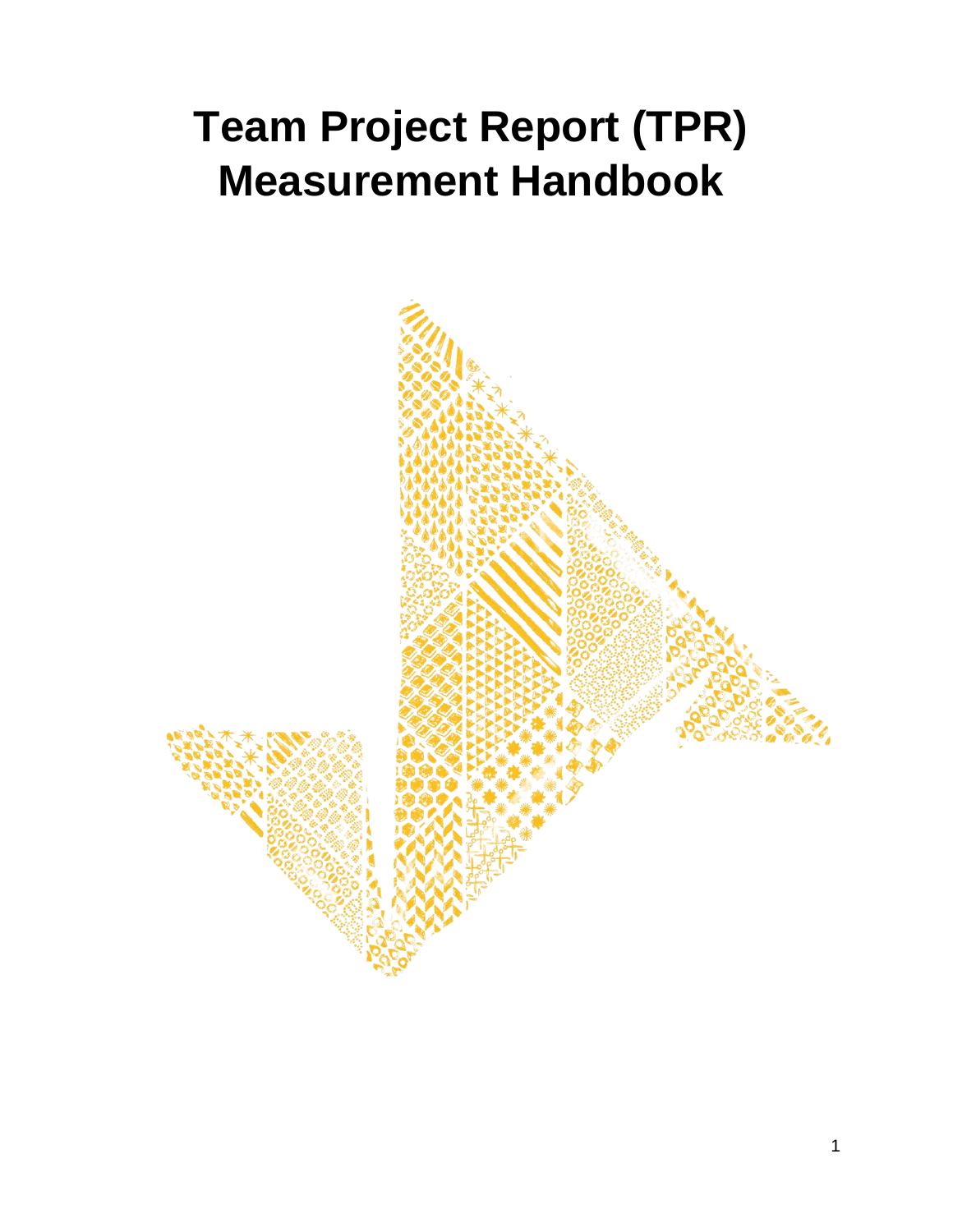## **Table of Contents**

- I. [Introduction](#page-2-0)<br>II. Reporting Be
- II. [Reporting Best Practices](#page-2-1)<br>III. Form Walkthrough
- **III.** [Form Walkthrough](#page-3-0)<br>IV. People Metrics
- IV. [People Metrics](#page-8-0)<br>V. Planet Metrics F
- V. Planet Metrics [Resource](#page-10-0) Table<br>VI. Prosperity Metrics
- VI. [Prosperity Metrics](#page-12-0)<br>VII. Additional Support
- **[Additional Support](#page-14-0)**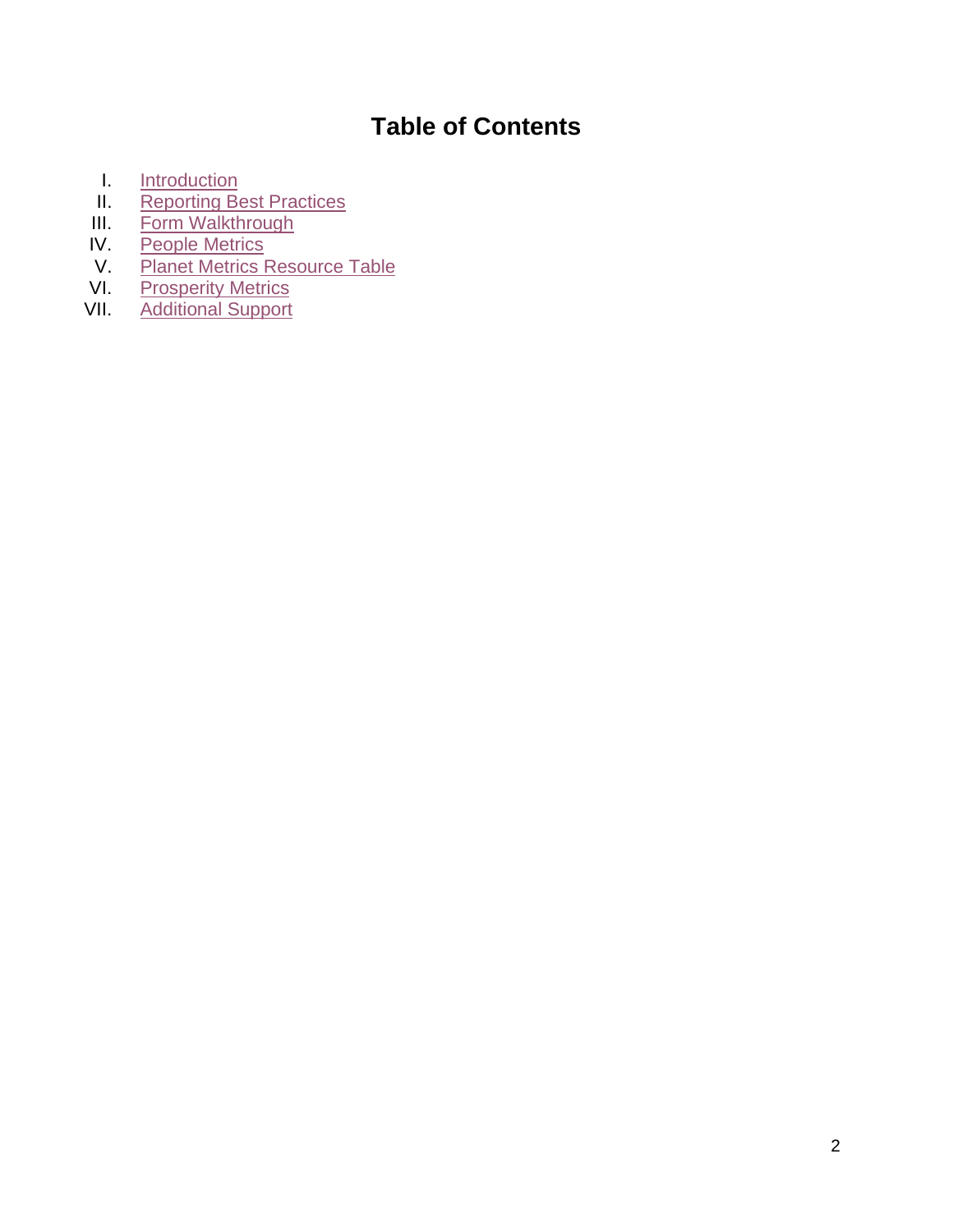

## **Team Project Report (TPR) Measurement Handbook**

## <span id="page-2-0"></span>**I. Introduction**

This handbook is intended to provide resources and guidance for the metrics on the TPR. Before filling out the form, please read through the *Reporting Best Practices* section. Then, you can start the form and follow along with our *Form Walkthrough*. When you reach the section about People, Planet, and Prosperity you can reference the *People Metrics*, *Planet Metrics Resource Table*, and *Prosperity Metrics* sections. In the *Planet Metrics Resource Table*, you'll find websites, converters, calculators, and journal articles that can assist with calculating certain metrics for your project. The *People Metrics* and *Prosperity Metrics* sections include examples of beneficiaries that could be reported under each metric.

If you need any additional assistance or have any questions, please email Global Programs at [globalprograms@enactus.org.](mailto:globalprograms@enactus.org)

## <span id="page-2-1"></span>**II. Reporting Best Practices**

- a. Pay attention to currency requirements when entering money amounts. The TPR requires that all amounts be converted from local currency to USD for reporting.
- b. To prevent over-reporting and inaccuracy, only report your most reliable numbers. If you are unsure of a certain number for a metric, do not guess.
- c. Report only actual numbers, not projected, or expected.
- d. Check with your other team members to verify the numbers you have are correct and make sure everyone is in agreement with them.
- e. Make sure you are *ONLY* reporting numbers from the period of 1 September 2021 to 31 August 2022, if your project is continuing from a previous year.
- f. When entering money or impact amounts, do not use commas. For example, if your team's project profit is \$2,000, enter "2000" or "2000.00" in the box.
- g. Be aware of the required units for metrics when reporting your numbers. For example, CO2 reduction should be reported in metric tons.
- h. When you enter a number, double-check to make sure it is correct. It's easy to make typos or accidentally add an extra zero at the end.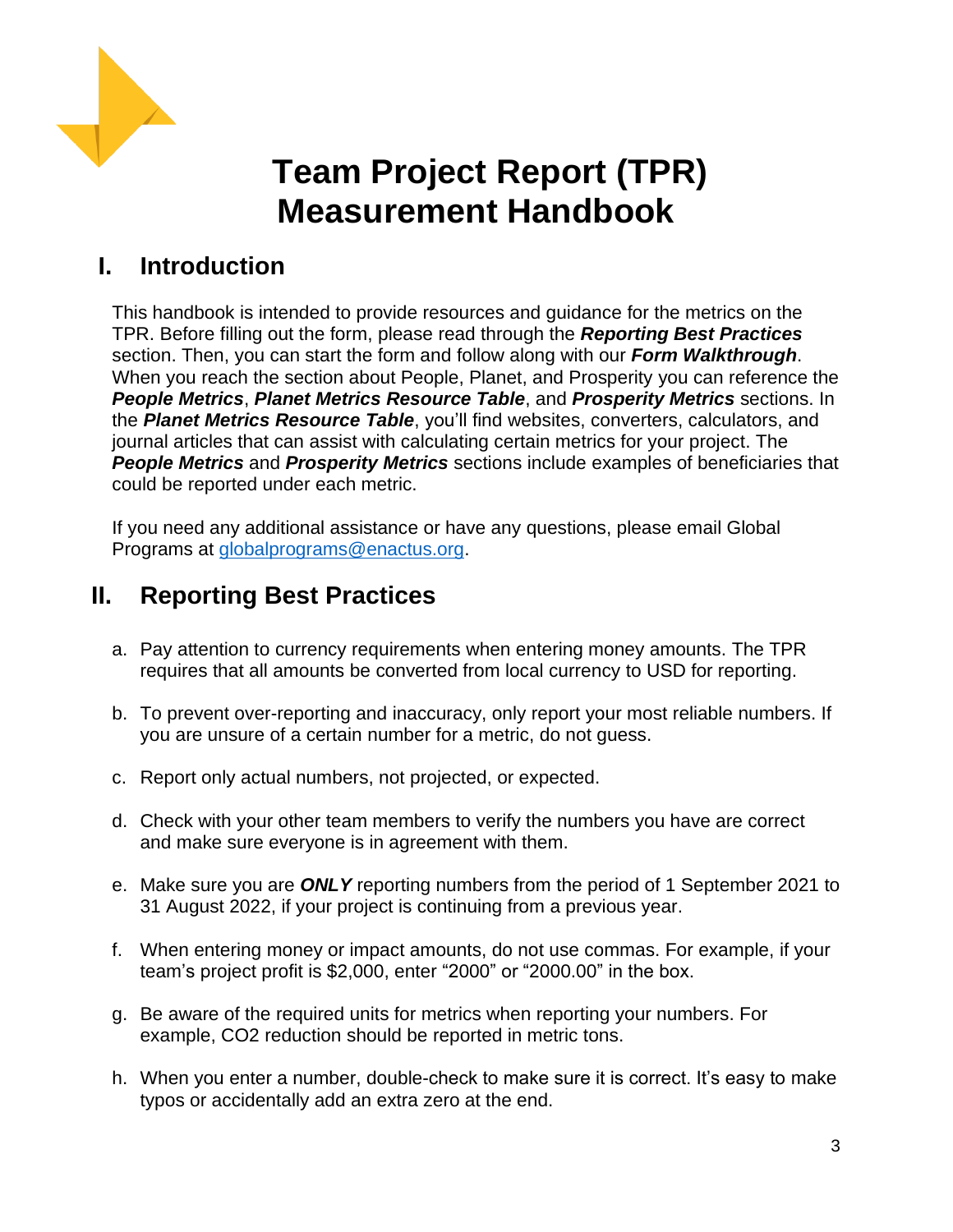## <span id="page-3-0"></span>**III. Form Walkthrough**:

**Note:** Fields with \* after them are mandatory

| Completed By (Name):                 |  |
|--------------------------------------|--|
|                                      |  |
| Individual Type: O Advisor O Student |  |

Please enter your name, then indicate if you are a student or advisor.

|  | Please indicate whether or not your institution offers<br>Enactus as a course for credit: | O Yes | O No |
|--|-------------------------------------------------------------------------------------------|-------|------|
|--|-------------------------------------------------------------------------------------------|-------|------|

For this question, please enter "yes" if Enactus is offered as a course in your university, and "no" if that is not the case.

| <b>OCION FOR LIBRARY TVALLEY SOULDED</b> TVL LODGED THURSED WILL GITTOMIT III OOD JE |
|--------------------------------------------------------------------------------------|
| Institutional Support:                                                               |
| Business Advisory Board (BAB):                                                       |
| <b>Non-BAB Donations:</b>                                                            |
| <b>Team Entrepreneurial Activities:</b>                                              |

Select your Enactus Team's source(s) for revenue (indicate total amount in USD).

Please enter the amount received from each of the sources above. Definitions for each source are provided below. Note that the **amount should be provided in United States Dollars or USD**. Use this [link](https://www.oanda.com/currency-converter/en/?from=EUR&to=USD&amount=1) to convert your local currency into USD. Make sure you enter your amounts with no commas.

Grants:

Other:

In-kind Donations:

Definitions:

- Institutional support: Any revenue directly received from your university, department, or faculty
- Business Advisory Board: Contributions made by board advisory members
- Non-BAB Donations: Other individual donations received by your team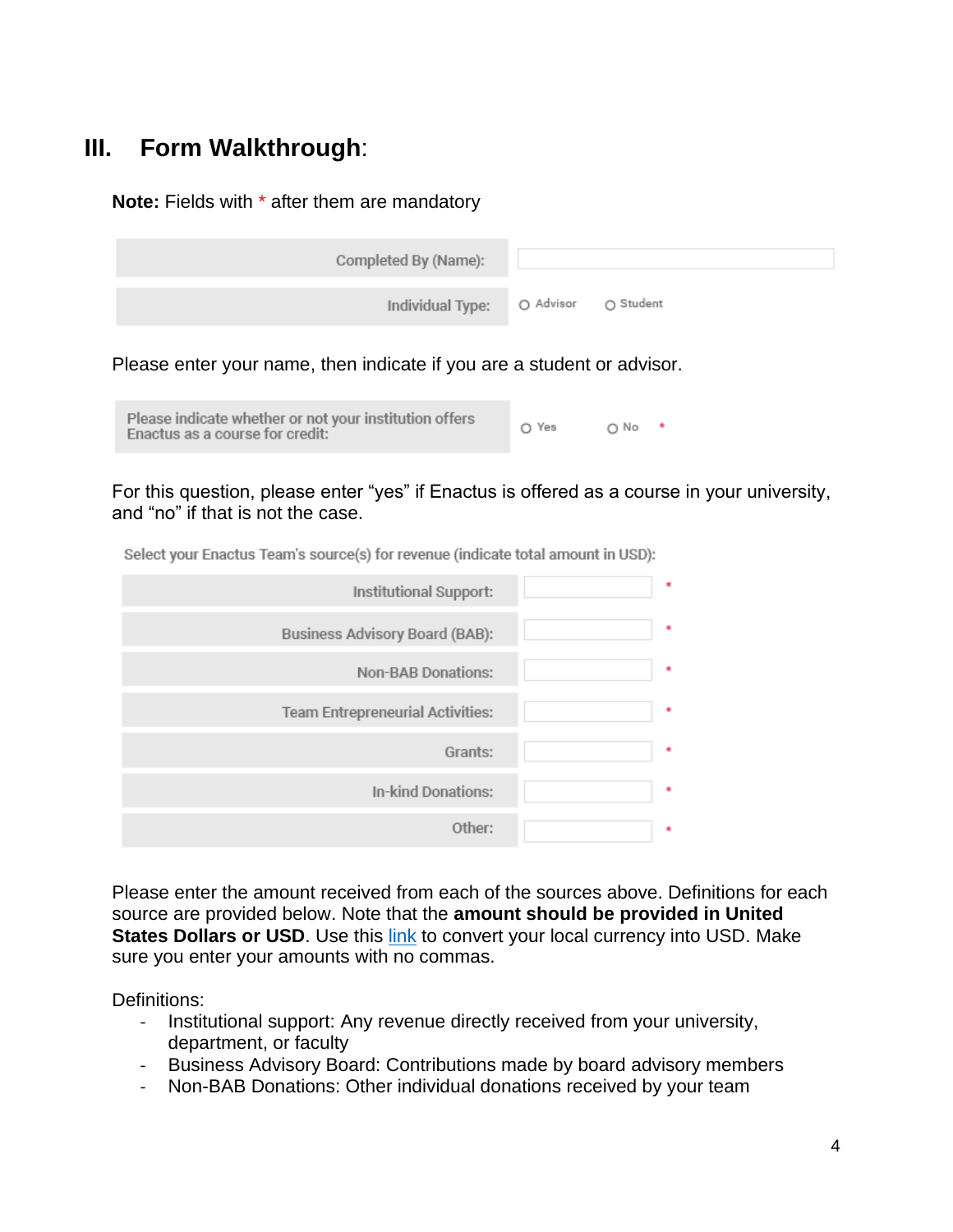- Team Entrepreneurial Activities: Fundraising events, crowding sourcing, or other activities conducted to gather revenue
- Grants: A financial award given by a company, foundation, or government
- In-Kind Donations: Any non-monetary donation made such as voluntary hours of work, free equipment provided etc.
- Other: Revenue received from sources not listed above

Does your team actively promote its online presence through any of the following sites:

| <b>Facebook URL:</b>     |  |
|--------------------------|--|
| <b>Twitter URL:</b>      |  |
| <b>YouTube URL:</b>      |  |
| <b>LinkedIn URL:</b>     |  |
| <b>Team Website URL:</b> |  |
| <b>Other URL:</b>        |  |

If social media pages were created for your project, please enter them below. Do not link to individual posts or personal accounts where you may have shared the project. Other URL could include social media not listed (For example, Instagram, Tik Tok)

| <b>Project Title:</b> |  |
|-----------------------|--|
|                       |  |

Project Title refers to the name (or working name) of your project.

| <b>Project Country:</b> |  |
|-------------------------|--|
|                         |  |

Make sure you are entering the country where the project is making an impact. Do not confuse this with your team's Enactus Country. However, they can be the same if your project takes place in your team's Enactus Country.

| Project Status: O New O Continuing |  |
|------------------------------------|--|
|                                    |  |

If your project was created within the last school year and you have never filled out a TPR for it previously, please select "new." If you have filled out a TPR for your project in the past, please select "continuing."

| <b>Presenting Project at Competition?:</b> | O Yes | $\bigcirc$ No |  |
|--------------------------------------------|-------|---------------|--|
|--------------------------------------------|-------|---------------|--|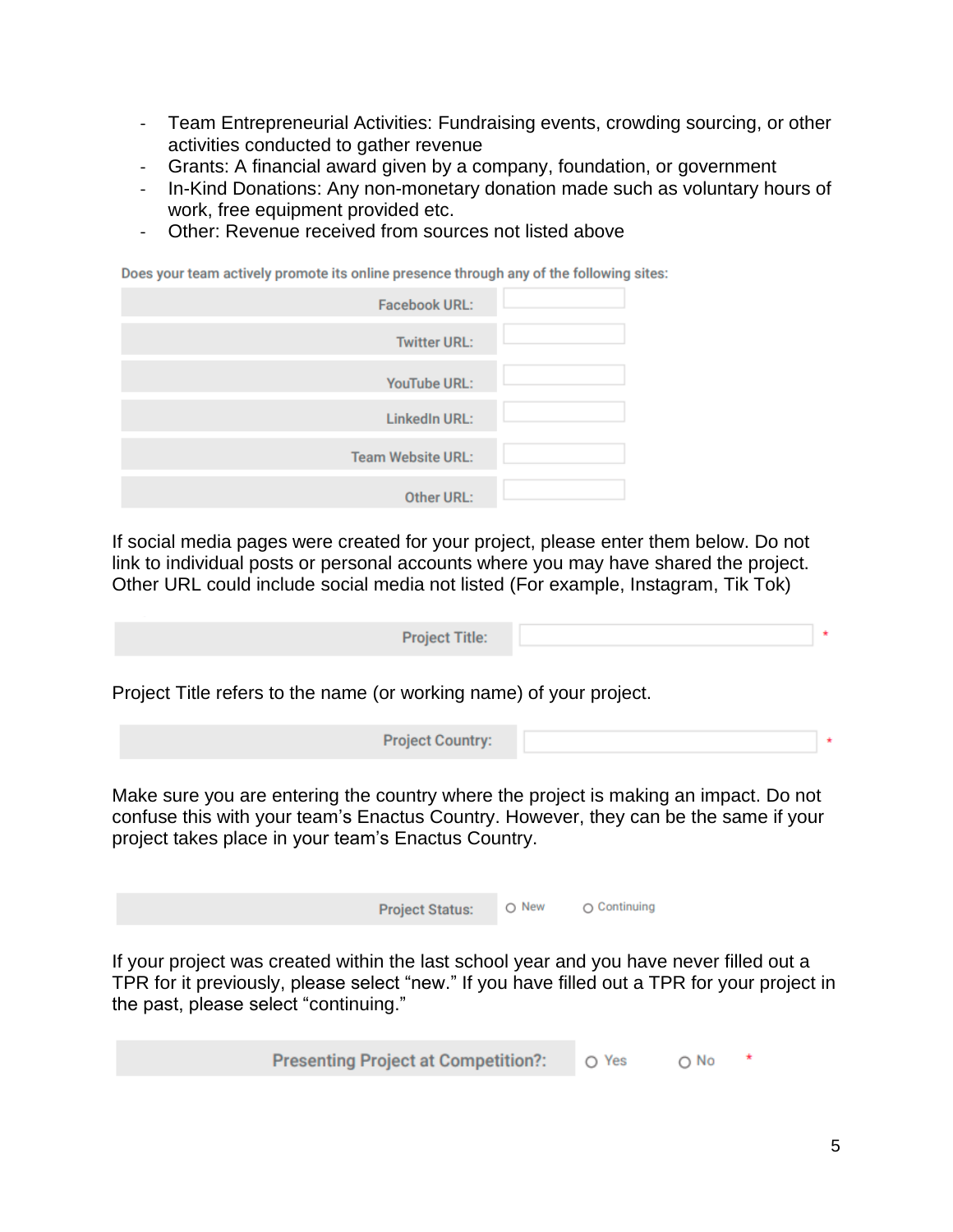If you are planning to present your project at your Enactus Country's National Event (including Opening round, Early Stage, etc.) select "Yes." If not, select "No."

| <b>Project Start Date:</b>       |  | Year: |  |
|----------------------------------|--|-------|--|
| Project End Date (if applicable) |  | Year: |  |

Enter the month your project was created in the first box. In the second, enter the year. If your project is closed (not active), enter the date it ended.

| <b>Target Audience:</b> |  |  |  |
|-------------------------|--|--|--|
|                         |  |  |  |

Please describe the people your project is meant to impact or benefit (500-character limit)

| <b>Project Description:</b> |  |
|-----------------------------|--|
|                             |  |

Provide a brief statement of needs and detail how your Enactus team activities helped drive measurable outcomes for the project beneficiaries (1,000-character limit).

| Who owns or shares ownership of this project? |  | O Team O University O Other: |  |  |
|-----------------------------------------------|--|------------------------------|--|--|
|-----------------------------------------------|--|------------------------------|--|--|

If your team owns your project, please select "Team." If your project is owned by your university or college, select "University." If your project is owned by an investor, faculty, or other entity, please select "Other" and specify.

| How is this project organized? | O Team Project O Legal Business |  |
|--------------------------------|---------------------------------|--|
|                                | O Non-Profit/NGO O Other:       |  |
|                                |                                 |  |

If your project is a team project, select "Team Project." If your project is a legal business, select "Legal Business." If your project is a non-profit or a non-governmental organization, select "Non-Profit/NGO." If your project is none of the above, select "Other" and specify.

> Do you have investors in this project? O No O Yes:

If you have investors in your project, select "Yes." If you don't have investors in your project, select "No."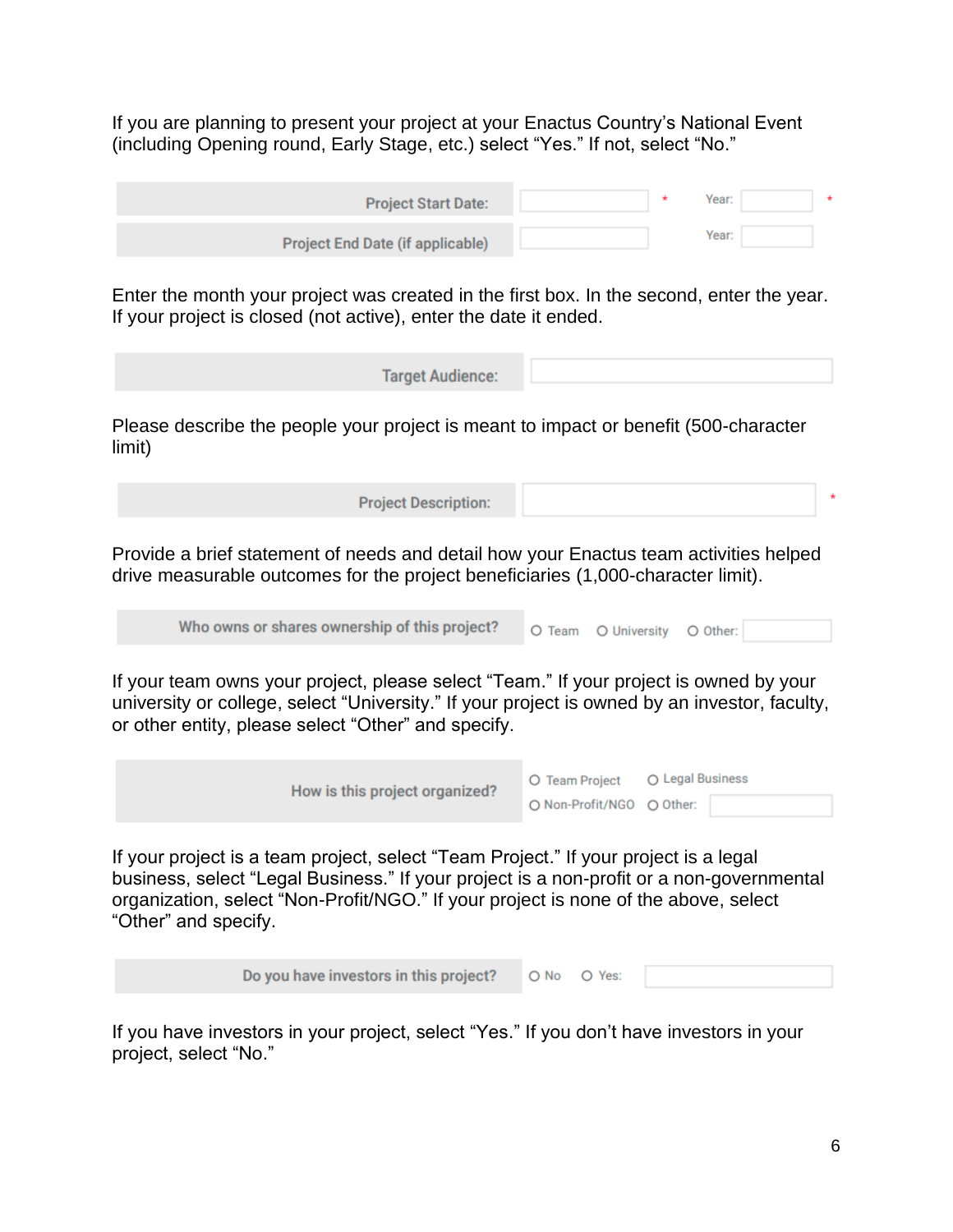| What was your profit/loss last year (USD)? |
|--------------------------------------------|
|--------------------------------------------|

O Profit O Loss Amount:

Please provide the amounts your project profited and lost last year. Note that the **amount should be provided in United States Dollars or USD**. Use this [link](https://www.oanda.com/currency-converter/en/?from=EUR&to=USD&amount=1) to convert your local currency into USD.

What does your project require to effectively scale:

Effective scaling is to grow or expand significantly and effectively while increasing positive impact. Think about your project and what you would need to achieve this. Then enter your specific requirements. (1,000-character limit)

How will this project be sustainable beyond 5 years?

Please explain how your project will be sustainable beyond 5 years. This means demonstrating a measurable lasting improvement of people, the planet, and prosperity. (1,000-character limit)

#### **United Nations Global Goals**

**Select the United Nations Global Goal primarily** addressed by your project.

Pick the United Nations Global Goal that is primarily addressed by your project. If your project addresses multiple, pick the one that is *most* relevant.

#### Ages of individuals impacted

| 0-6 years old:                      |  |
|-------------------------------------|--|
| 7-18 years old:                     |  |
| $19 - 25$ years old:                |  |
| 26 and up years old:                |  |
| <b>TOTAL AGE DIRECTLY IMPACTED:</b> |  |

Enter the number of individuals directly impacted by age. Include people who have gained new knowledge, skills, or resources, or have experienced a positive change in their everyday life as a direct result of your project.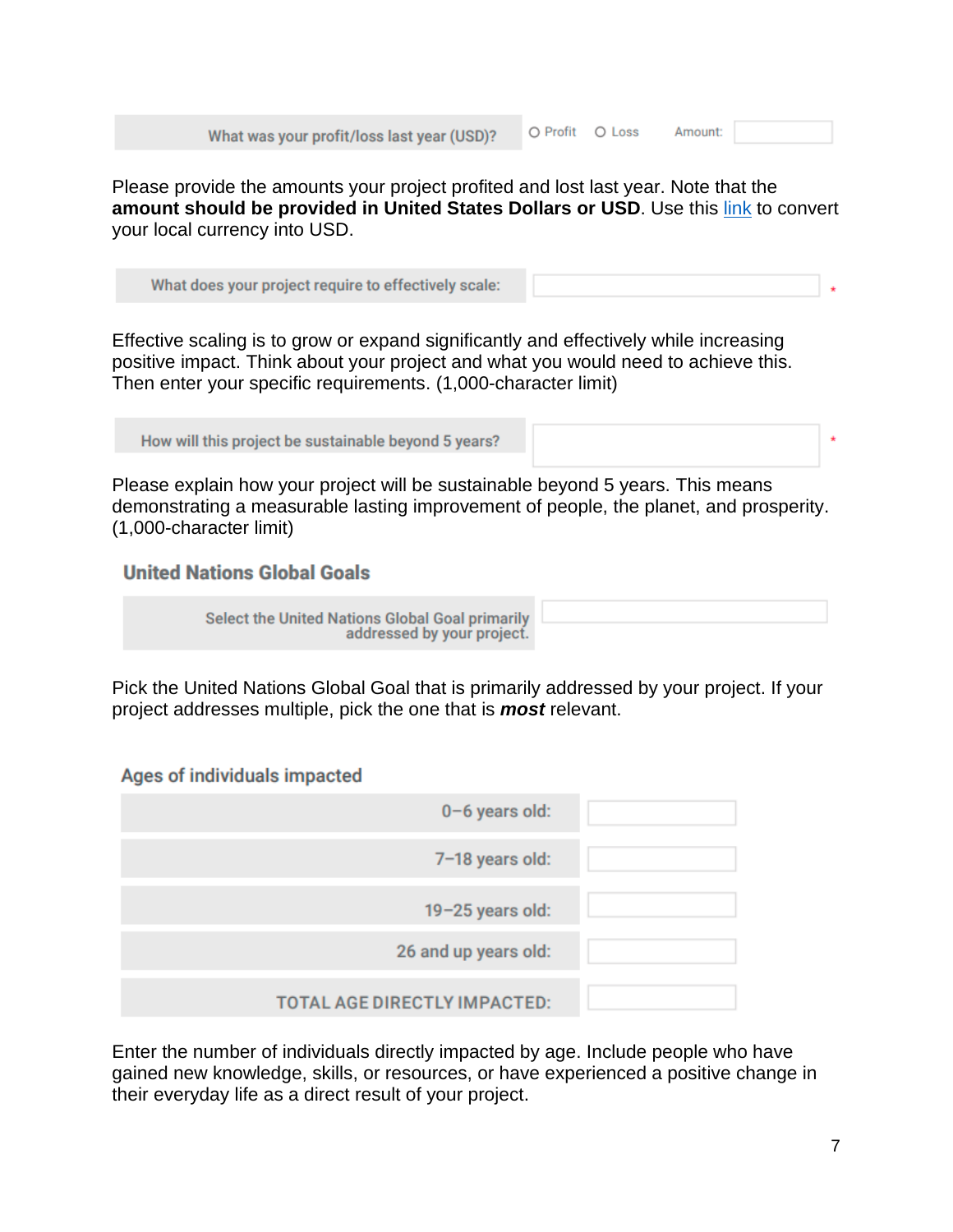Total age directly impacted should be a sum of all the inputs in this section.

Gender of individuals directly impacted

| Male:                               |  |
|-------------------------------------|--|
| Female:                             |  |
| Other Amount:                       |  |
| Other (please specify description): |  |
| TOTAL GENDER DIRECTLY IMPACTED:     |  |

Enter the number of individuals directly impacted by gender. Include people who have gained new knowledge, skills, or resources, or have experienced a positive change in their everyday life as a direct result of your project.

Other amount' could include non-binary individuals or individuals where gender is unknown. Please be sure to specify what your other amount includes.

**Project Partners** 

| Number of Project Partners: |  |
|-----------------------------|--|
| Name your Project Partners: |  |

If your project has partners, fill in the number of project partners and name them. (2,000-character limit) If your project has no project partners, skip this section and move on to the next section.<br>Project Hours

Please sum up the number of *student* hours put into this project. Do *not* include time spent on other Enactus projects.

Project Totals

| Total project expenditures (in USD): |  |
|--------------------------------------|--|
| Total project revenue (in USD)       |  |
| Total project profits (in USD):      |  |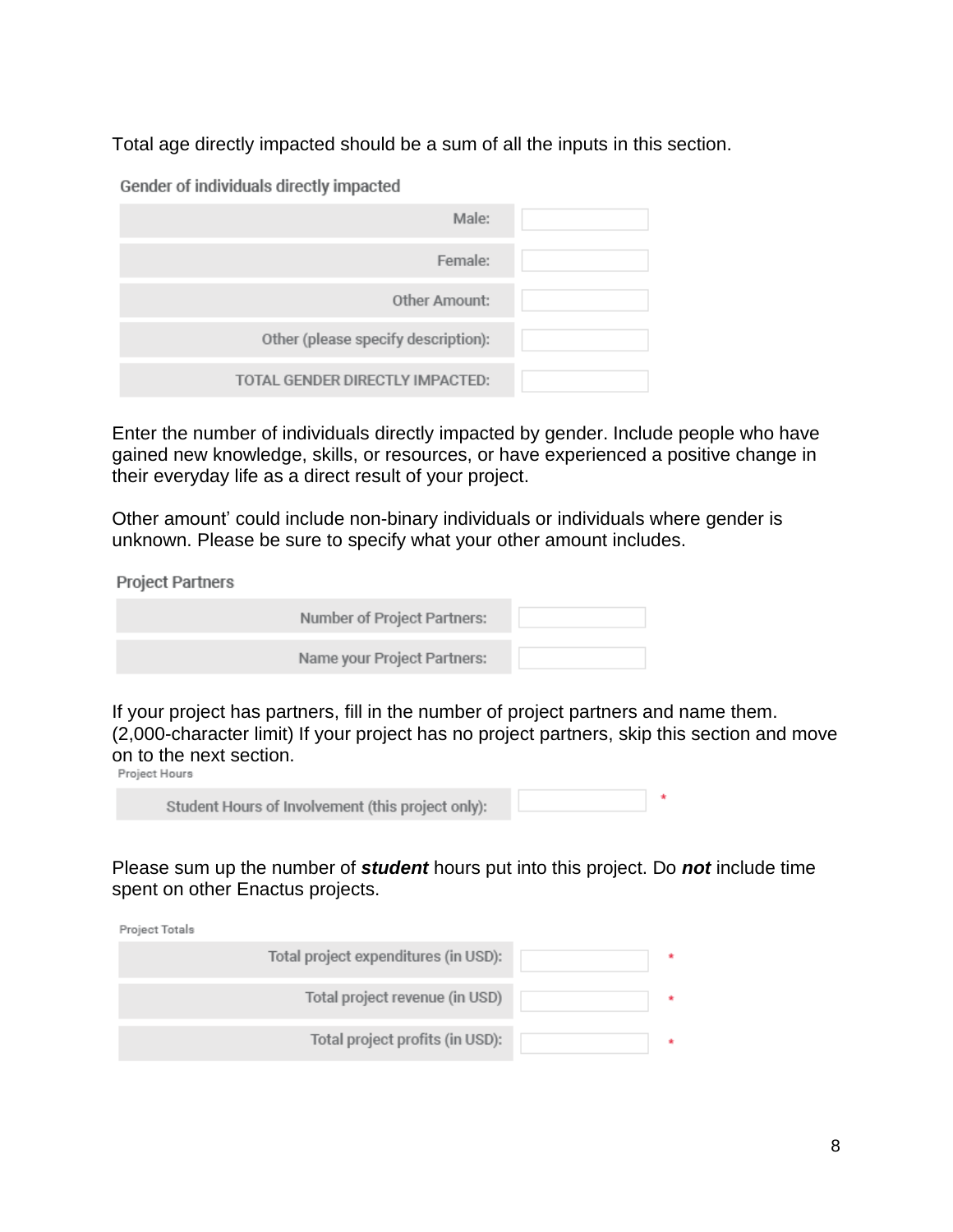In the "Total project expenditures" box, enter the total amount spent on your project. In the "Total project revenue" box, enter the total amount of revenue your project has made. In the "Total project profits" box, enter your total project profits. This should be your total revenue minus expenses, debts, additional income streams, and operating costs.

Remember all totals should be in *USD.* Use this [link](https://www.oanda.com/currency-converter/en/?from=EUR&to=USD&amount=1) to convert your local currency into USD.

**For metrics in the People, Planet, and Prosperity section, use the sections below for guidance.** 

### <span id="page-8-0"></span>**IV. People Metrics**

**Note**: The examples for the following metrics are not exhaustive, they are meant to provide a starting point and help make sure beneficiaries are being reported under the appropriate category.

Number of people who have been lifted above the poverty line:

According to [The World Bank,](https://www.worldbank.org/en/home) the [International Poverty Line](https://www.worldbank.org/en/programs/icp/brief/poverty-line) (IPL) is USD 1.90 a day. This amount is in United States Dollars. Please use this [link](https://www.oanda.com/currency-converter/en/?from=EUR&to=USD&amount=1) to identify the appropriate amount for your country Please enter the number of people your product or service lifted above the IPL.

Number of people with access to new/improved affordable healthy food:

Please enter the number of people your project gave access or improved access to affordable and healthy food. Examples of beneficiaries that may be included in this metric include people for whom your project provided sustainable farming training, people who benefited from improved food distribution chains as a result of your project or those who received nutritional supplements through your project.

Note that "affordable" is meant to be relative to the specific community your project is impacting.

Include both people who were exposed to such access for the first time, and those for whom your project provided a significant improvement to existing access.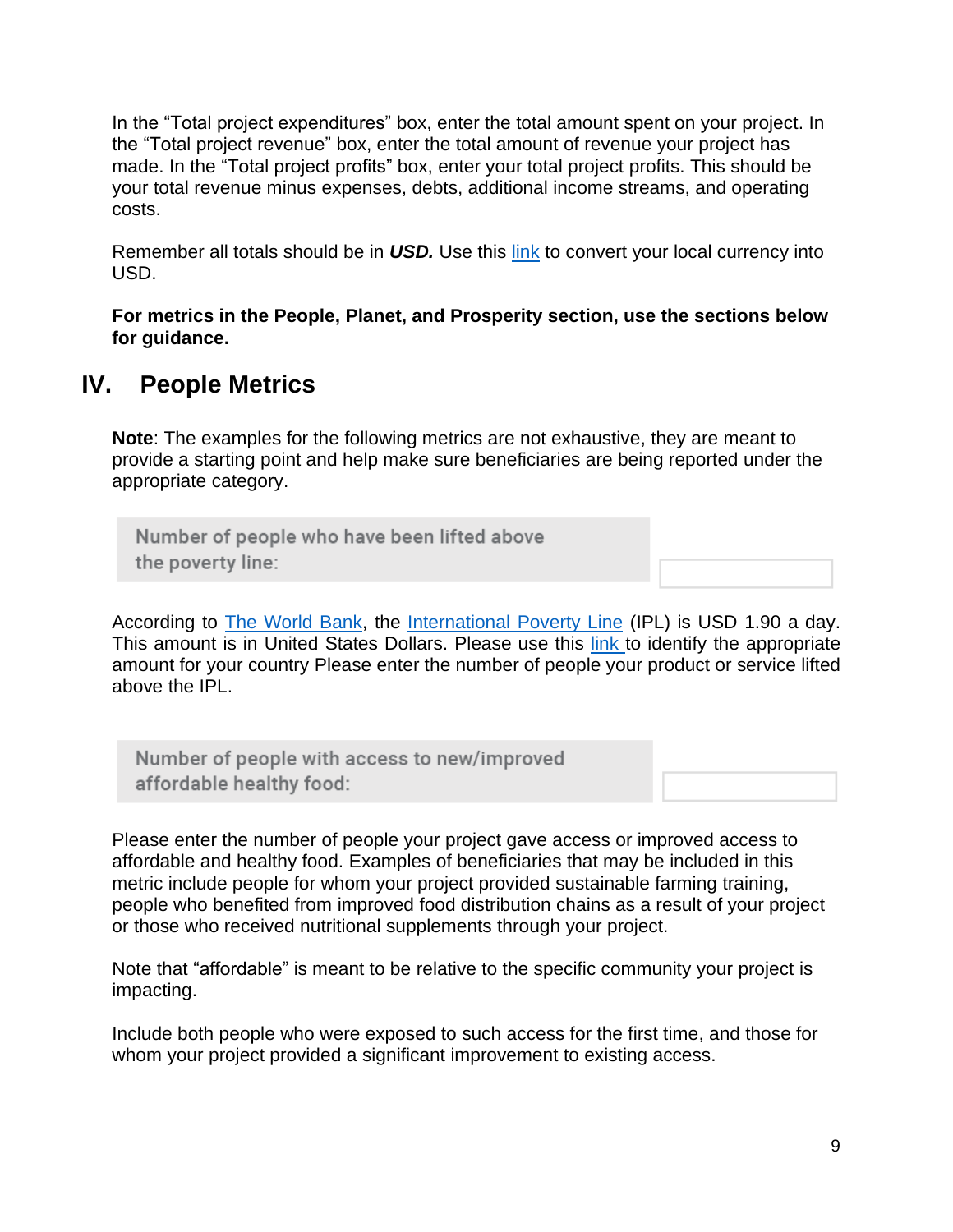Number of people with new/improved services and/or products that improve health and well-being:

Please enter the number of people your project provided new/improved services and/or products that improved health and wellbeing. This could include people that gained access to better medical treatments, improved disease prevention methods, or longer life expectancies through your product or service.

Include both people who were exposed to such access for the first time, and those for whom your project provided a significant improvement to existing access.

Number of people with access to new/improved education:

Please enter the number of people your project gave new or improved education. Beneficiaries that may be included are people who received tuition support, those who received services related to vocational training, people reached through literacy promotion campaigns in the community, or students/adult learners in the community that benefitted from teacher training.

Include both people who were exposed to such access for the first time, and those for whom your project provided a significant improvement to existing access.

Number of women/girls with new/improved skills and knowledge that advance their equality:

Enter the number of women/girls who have received new/improved skills and knowledge that advance their equality because of your project. This may include women who have received equality training or education through your project's service or product.

Include both people who were exposed to such access for the first time, and those for whom your project provided a significant improvement to existing access.



Please enter the number of people your project has provided new or improved entrepreneurial skills and/or workforce training. Examples of the beneficiaries that may be reported here are people who received direct training or benefitted through other products and services that helped improve their entrepreneurial skills and/or job readiness.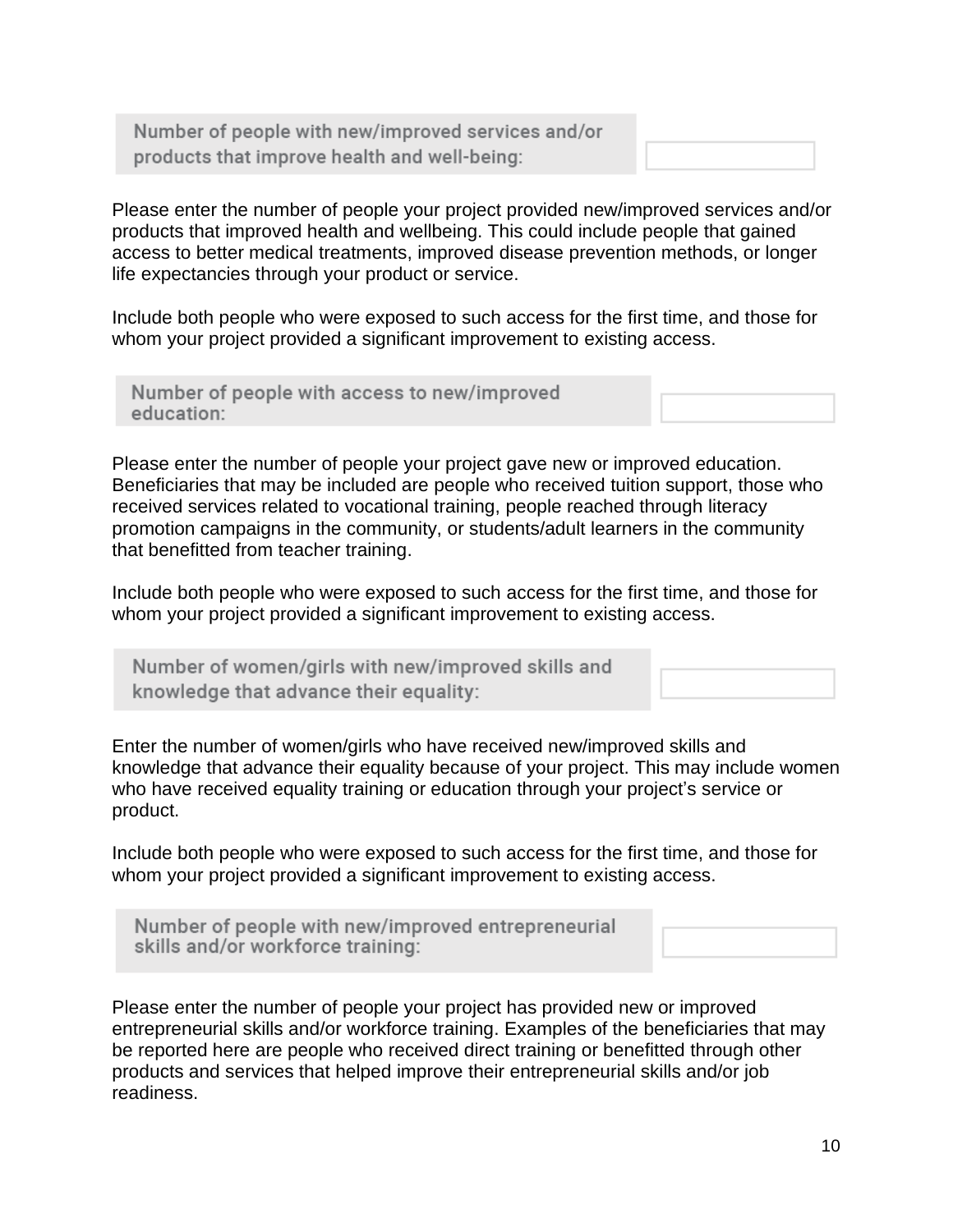Include both people who were exposed to such access for the first time, and those for whom your project provided a significant improvement to existing access.

Number of people with new/improved sustainable agriculture skills and practices:

Enter the number of people your project has provided new/improved sustainable agriculture skills and practices. This may overlap some with the previous metric "number of people with access to new/improved affordable healthy food."

Include both people who were exposed to such access for the first time, and those for whom your project provided a significant improvement to existing access.

## <span id="page-10-0"></span>**V. Planet Metrics Resource Table**

**Note:** To use the table, first look under the *Supported Metric(s)* column to locate the specific metric you want to learn more about. Then, look at the *Purpose* column to find out what the purpose of the provided resource is. To access the resource, look under the *Resource* column to find the link. The *Source* column tells you where a resource originated. *Additional Info* gives you extra information and links you may find helpful relating to the resource.

| <b>Resource</b>                                                | <b>Source</b>    | <b>Purpose</b>                                                                                                                         | <b>Supported</b><br>Metric(s)                                                                                                                          | <b>Additional Info</b>                                                                    |
|----------------------------------------------------------------|------------------|----------------------------------------------------------------------------------------------------------------------------------------|--------------------------------------------------------------------------------------------------------------------------------------------------------|-------------------------------------------------------------------------------------------|
| Greenhouse<br><u>Gas</u><br><b>Reductions</b><br>Calculator    | <b>StopWaste</b> | <b>GHG</b> calculator to<br>estimate the impact<br>of waste reduction<br>practices,<br>expressed in tons<br>of carbon dioxide<br>saved | - Metric tons of<br>CO <sub>2</sub> or<br>equivalent<br>emissions<br>reduced                                                                           | - Works for<br>commonly<br>recycled or<br>composted<br>materials                          |
| Greenhouse<br><u>Gas</u><br><b>Equivalencies</b><br>Calculator | <b>EPA</b>       | Convert<br>greenhouse gas<br>emission numbers<br>into different types<br>of equivalent units                                           | - Metric tons of<br>CO <sub>2</sub> or<br>equivalent<br>emissions<br>reduced<br>- Metric tons of<br>glass, plastic,<br>electronic,<br>paper, and other | - Works for<br>emissions and<br>energy data<br>- Calculations<br>and<br><b>References</b> |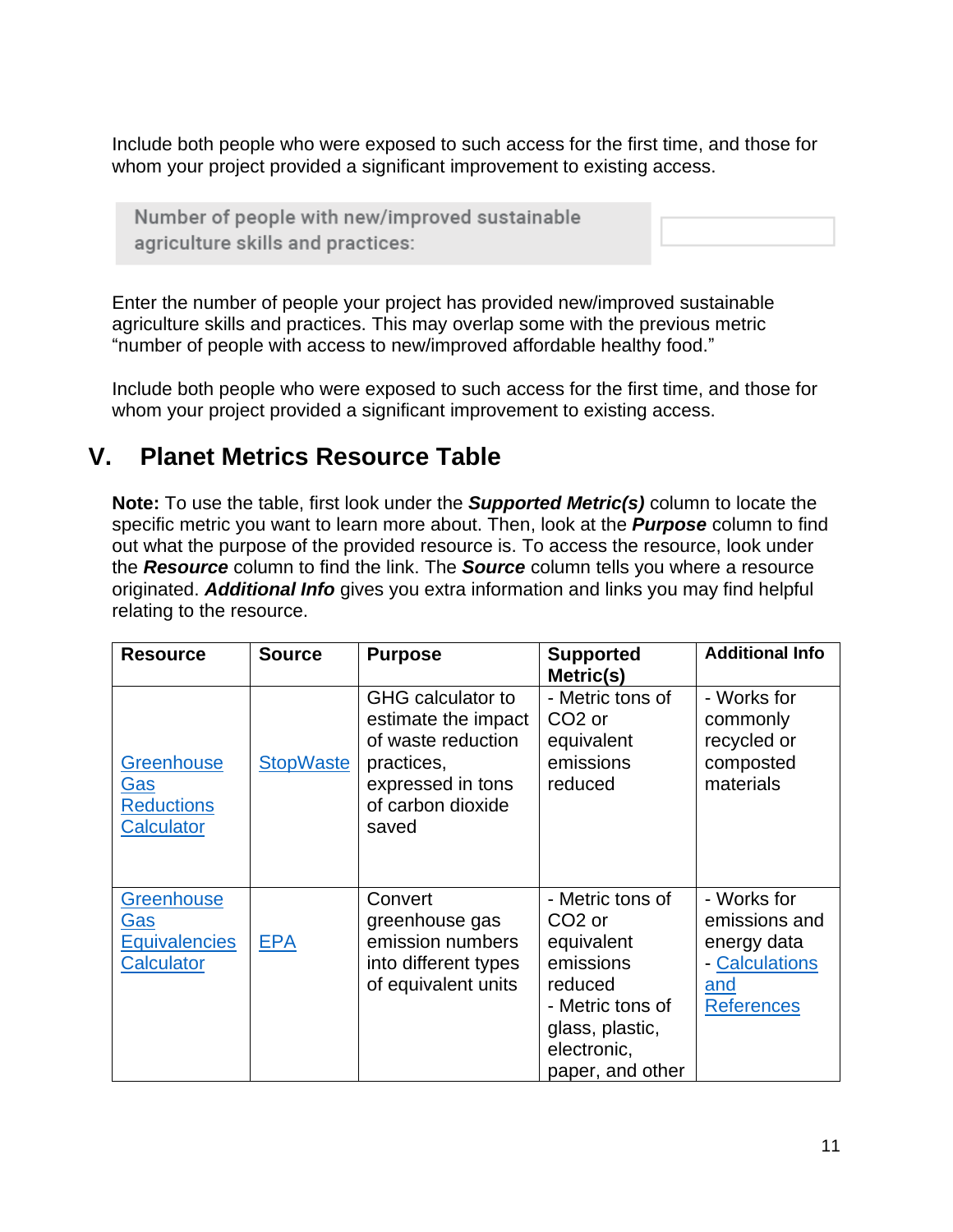| <b>Resource</b>                                                                                                                            | <b>Source</b> | <b>Purpose</b>                                                                                                                                                                                              | <b>Supported</b><br>Metric(s)                                                                                                                                                            | <b>Additional Info</b>                                                                                                                                                                                                                                                                         |
|--------------------------------------------------------------------------------------------------------------------------------------------|---------------|-------------------------------------------------------------------------------------------------------------------------------------------------------------------------------------------------------------|------------------------------------------------------------------------------------------------------------------------------------------------------------------------------------------|------------------------------------------------------------------------------------------------------------------------------------------------------------------------------------------------------------------------------------------------------------------------------------------------|
|                                                                                                                                            |               |                                                                                                                                                                                                             | reduced, reused,<br>or recycled                                                                                                                                                          |                                                                                                                                                                                                                                                                                                |
| <b>WARM</b><br>(Waste<br><b>Reduction</b><br>Model)                                                                                        | <b>EPA</b>    | Tracks greenhouse<br>gas emissions<br>reductions, energy<br>savings, and<br>economic impacts<br>from several<br>different waste<br>management<br>practices                                                  | - Metric tons of<br>CO <sub>2</sub> or<br>equivalent<br>emissions<br>reduced<br>-Metric tons of<br>glass, plastic,<br>electronic,<br>paper, and other<br>reduced, reused,<br>or recycled | - Users Guide                                                                                                                                                                                                                                                                                  |
| <b>Pollution</b><br><b>Prevention</b><br><b>Greenhouse</b><br>Gas<br><b>Calculator</b>                                                     | <b>EPA</b>    | <b>Calculates GHG</b><br>emission<br>reductions from<br>electricity<br>conservation,<br>green energy, fuel<br>and chemical<br>substitutions, water<br>conservation, and<br>improved materials<br>management | - Metric tons of<br>CO <sub>2</sub> or<br>equivalent<br>emissions<br>reduced<br>- Tons of glass,<br>plastic,<br>electronic,<br>paper, and other<br>reduced, reused,<br>or recycled       | - Guidance                                                                                                                                                                                                                                                                                     |
| 2019<br><b>Refinement to</b><br>the2006 IPCC<br><b>Guidelines for</b><br><b>National</b><br><b>Greenhouse</b><br><u>Gas</u><br>Inventories | <b>IPCC</b>   | Provides<br>methodologies for<br>estimating national<br>inventories of<br>anthropogenic<br>emissions by<br>sources and<br>removals by sinks<br>of greenhouse<br>gases                                       | - Metric tons of<br>CO <sub>2</sub> or<br>equivalent<br>emissions<br>reduced<br>- Tons of glass,<br>plastic,<br>electronic,<br>paper, and other<br>reduced, reused,<br>or recycled       | - Volume 1:<br><b>General</b><br><b>Guidance and</b><br>Reporting<br>- Volume 2:<br><b>Energy</b><br>- Volume 3:<br><b>Industrial</b><br>Processes and<br><b>Product Use</b><br>- Volume 4:<br>Agriculture,<br>Forestry, and<br><b>Other Land</b><br><b>Use</b><br>- Volume 5:<br><b>Waste</b> |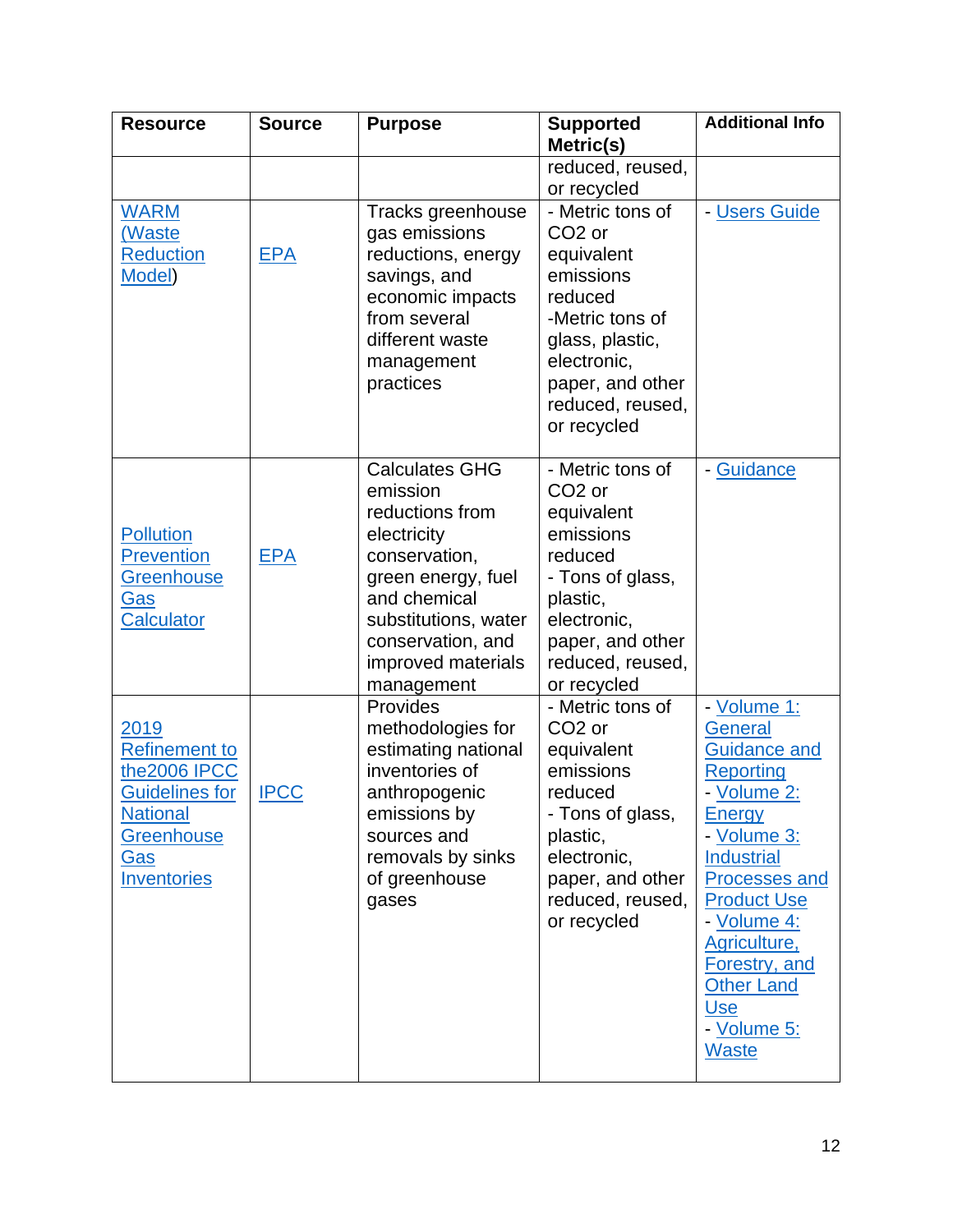| <b>Resource</b>                                                                          | <b>Source</b>                | <b>Purpose</b>                                                                                                                        | <b>Supported</b><br>Metric(s)                                                                                                                                                    | <b>Additional Info</b>                                             |
|------------------------------------------------------------------------------------------|------------------------------|---------------------------------------------------------------------------------------------------------------------------------------|----------------------------------------------------------------------------------------------------------------------------------------------------------------------------------|--------------------------------------------------------------------|
| Inventory of<br><u>U.S.</u><br>Greenhouse<br><u>Gas</u><br><b>Emissions</b><br>and Sinks | <b>EPA</b>                   | Provides a<br>comprehensive<br>accounting of total<br>greenhouse gas<br>emissions for all<br>man-made sources<br>in the United States | Metric tons of<br>CO <sub>2</sub> or<br>equivalent<br>emissions<br>reduced<br>- Tons of glass,<br>plastic,<br>electronic,<br>paper, and other<br>reduced, reused,<br>or recycled | - US specific<br>- 2021 Report<br><b>Complete</b><br><b>Report</b> |
| <b>SDG Tracker</b>                                                                       | Global<br>Change<br>Data Lab | Provides indicators<br>that measures<br>progress towards<br>the Sustainable<br>Development<br>Goals                                   | -People, Planet,<br>and Prosperity<br>metrics                                                                                                                                    |                                                                    |

## <span id="page-12-0"></span>**VI. Prosperity Metrics**

**Note**: The examples for the following metrics are not exhaustive lists, they are meant to provide a starting point and help make sure beneficiaries are being reported under the appropriate category.

Number of people with new/improved access to safe and affordable drinking water and sanitation:

Enter the number of people who have new or improved access to safe and affordable drinking water and sanitation because of your project. Examples of beneficiaries can include people your product or service provided improved water sources to, or projects relating to water filtration, hygiene products, sanitation, and menstrual health.

Include both people who were exposed to such access for the first time, and those for whom your project provided a significant improvement to existing access.

Number of people with new/improved access to a clean, sustainable energy source: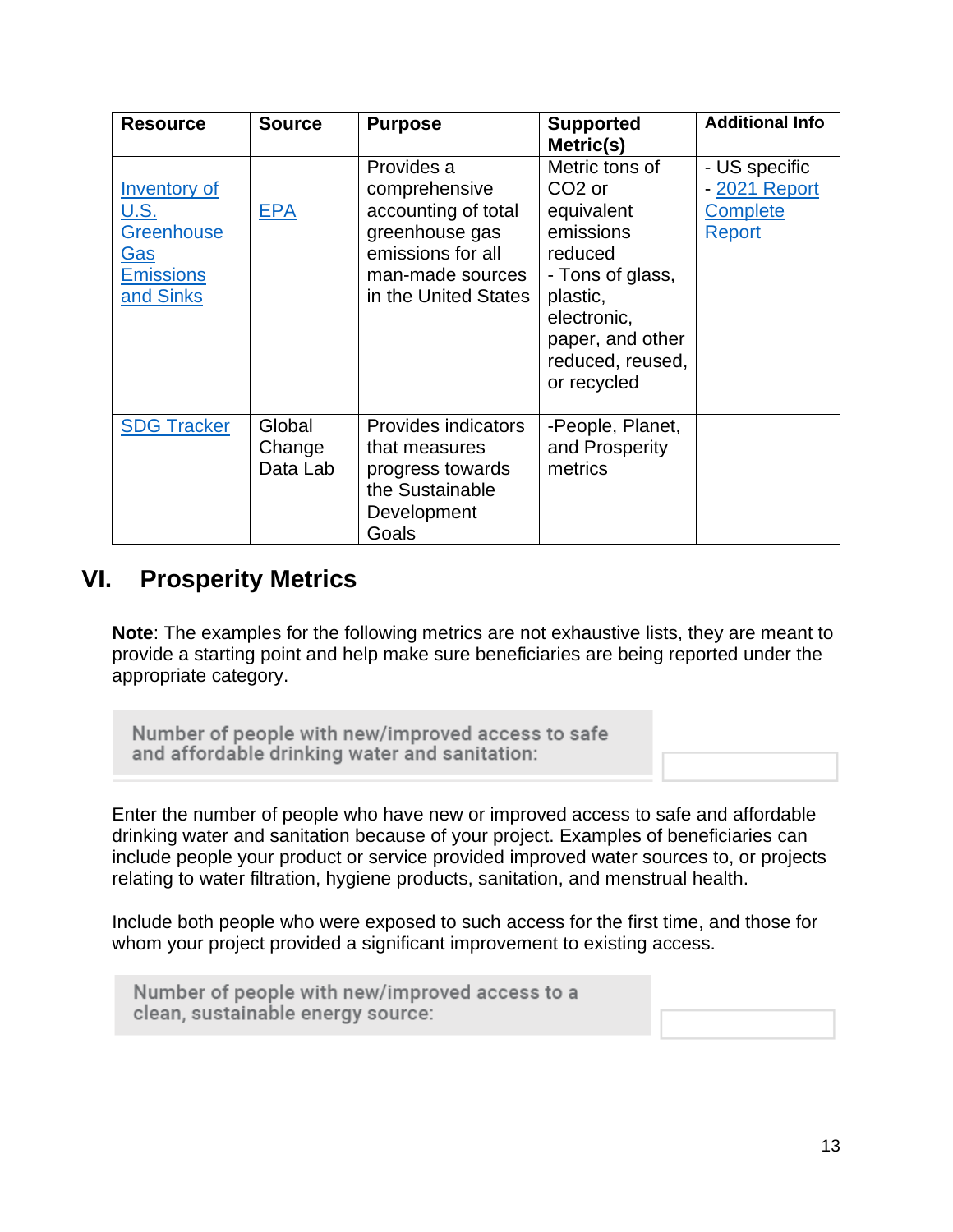Please enter the number of people your project provided new/improved access to a clean, sustainable energy source. An example of a beneficiary who fits in this metric is someone who received access to a source of renewable cooking fuel.

Include both people who were exposed to such access for the first time, and those for whom your project provided a significant improvement to existing access.

| Number of new businesses created: |  |
|-----------------------------------|--|
|                                   |  |

Number of new businesses refers to the number of businesses that were created because of your project. This should include businesses created by beneficiaries by using your product or service.

Number of new job opportunities created:

Please enter the number of new job opportunities created as a result of your project. For a job to be counted in this metric, it must be new and have been created directly because of your project. If your project has created jobs for yourself or members of your team, do not count them here.

Number of people who have obtained employment:

Enter the number of people who have obtained employment because of your product. This should include beneficiaries who, with the help of your product or service, were able to gain employment.

Number of people with new/improved access to information:

Please enter the number of people with new/improved access to information. Examples of beneficiaries included in this metric could be people who your project has provided internet services, access to computer labs, and training in technology literacy.

Include both people who were exposed to such access for the first time, and those for whom your project provided a significant improvement to existing access.

Number of people with new/improved adequate. safe and affordable housing and basic services (transportation, etc.):